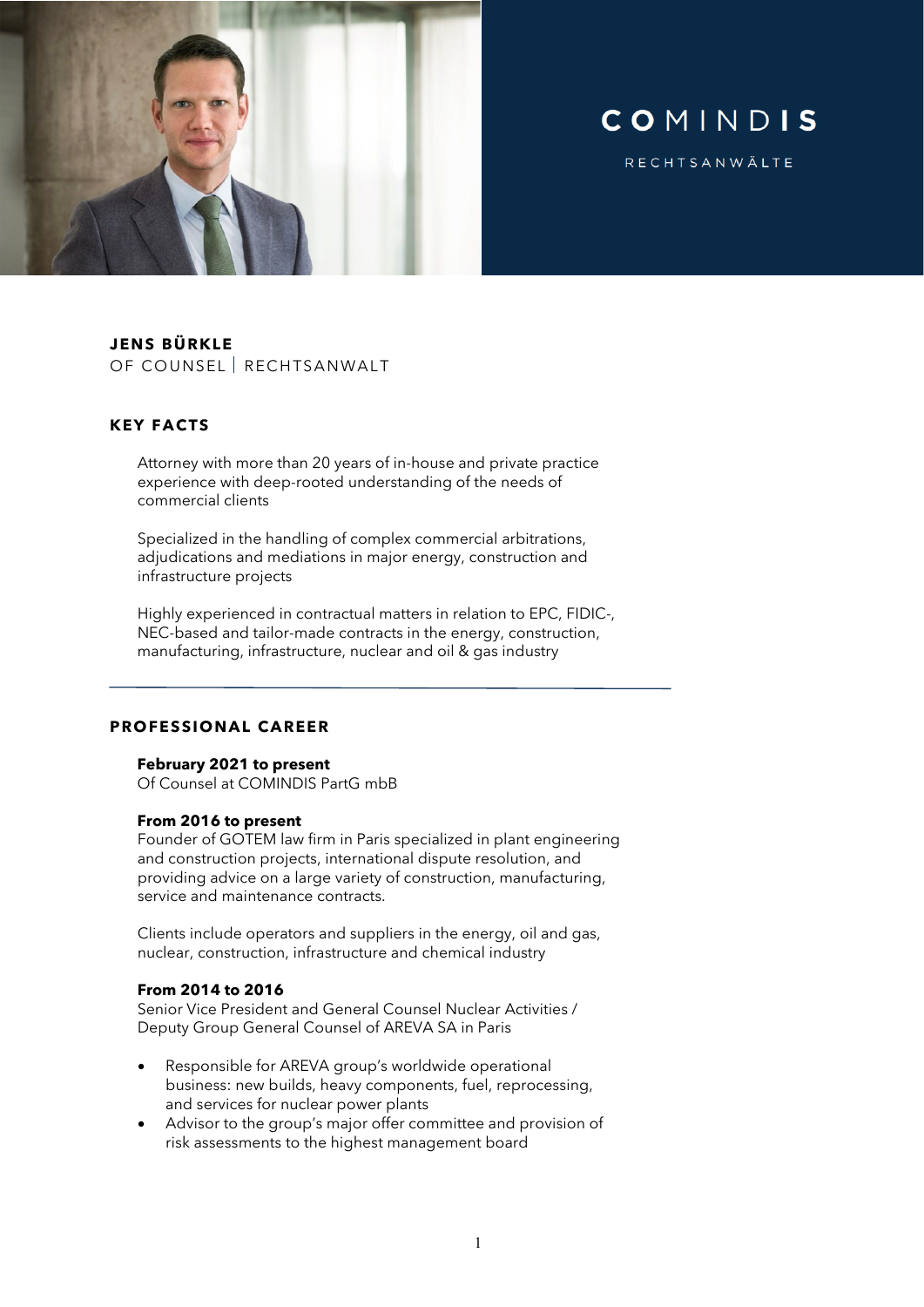• In charge of the group's key project – the EPR new build in Finland including a highly complex ICC delay and disruption arbitration with 30 individual claims amounting to several billion euros

### **From 2011 to 2014**

General Counsel / VP Legal Germany AREVA GmbH

- Head of legal and contract management covering all operational aspects of AREVA's international and domestic nuclear and renewables (wind and biomass) business
- In charge of the company's chief corporate and compliance matters
- Secretary of the Supervisory Board and authorized representative of the company (Prokurist); Advisor to and member of the company's highest Management Board

# **From 2003 to 2011**

- Head of legal of AREVA NP SAS (France and Germany) in charge of major EPC projects in relation to the construction of nuclear power plants in France, Finland and China
- Major service and supply projects for heavy components
- Lead counsel for 30+ arbitrations and adjudications

### **2002**

Law firm Köning Kärgel Lauritzen

• Advised on general business law, competition law and litigation matters

# **2001**

Law firm Thacher Proffitt & Wood

- Member of German practice group in New York offices advising on business law mainly in the automotive industry
- Advised on EU law, public international law, competition law, and preparation of class action compensation claims in connection with Concorde airplane crash victims

# **DETAILS OF EXPERIENCE**

- Projects: Vast experience in a large variety of international contract laws and regulations; advice in relation to major new build, construction and supply contracts, cooperation and consortium agreements, EPC, FIDIC-, NEC-based as well as tailor-made contracts
- Unique experience of advising main contractor since more than 13 years in a leading role during all major construction phases of a nuclear power plant new build project in Finland, including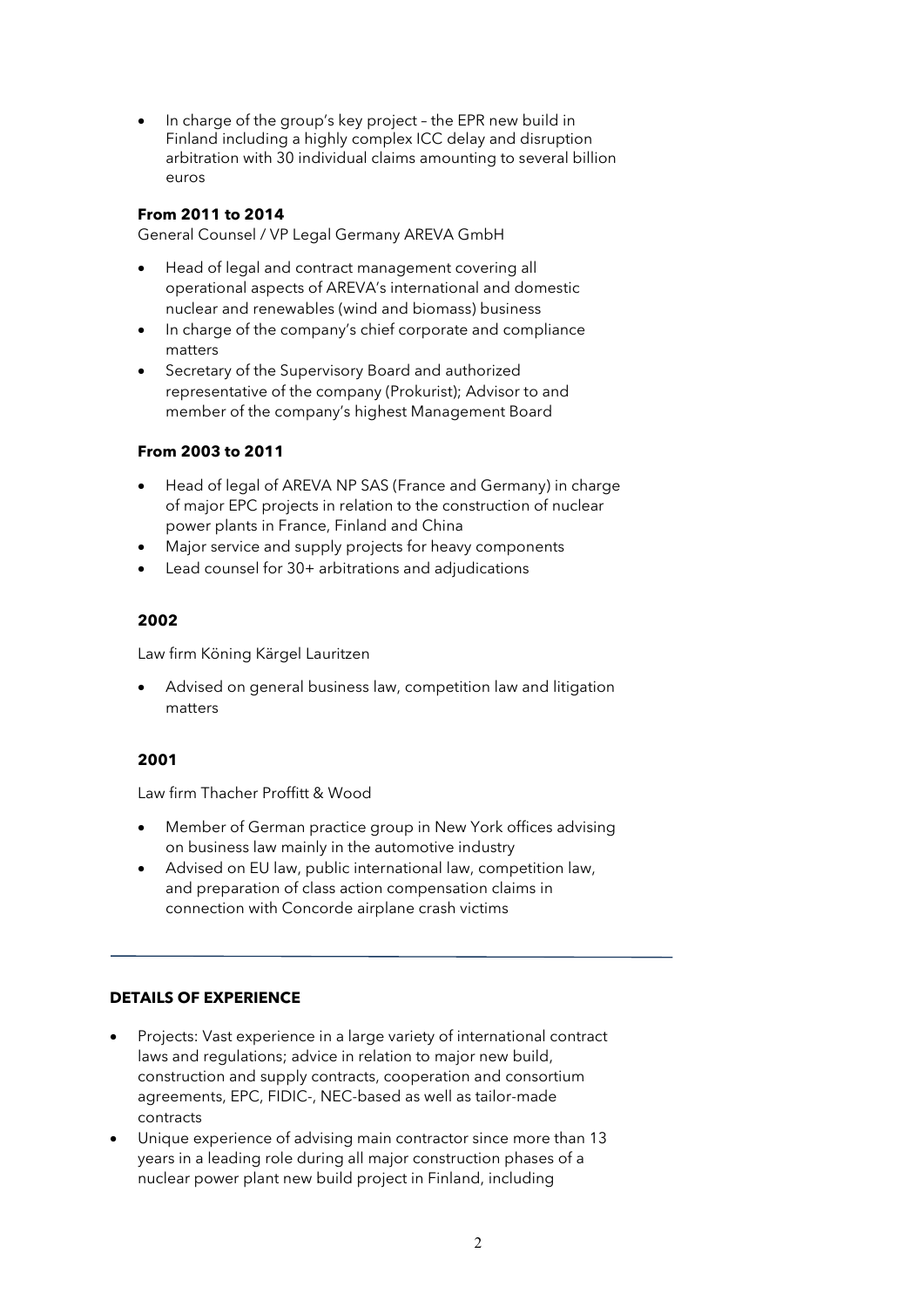negotiation of settlement agreement of several hundred million euros and implementing a standing dispute board

- Dispute resolution: Advised for over a decade on highly complex ICC delay and disruption arbitration including 30 individual claims related to the construction of the OL3 nuclear power plant in Finland – a first of a kind third-generation nuclear plant; the dispute involved claims and counterclaims totaling in excess of €5.5 billion and presented extraordinarily complex design, regulatory, delay, and quantification issues
- Acting for supplier in successful defense against owner's claim in excess of €100m based on alleged quality problems under a contract to design, build, and operate a German off-shore Wind Farm
- Advising EPC contractor in a range of disputes against the owner of Swiss nuclear power plant on performance issues, of technical compliance, prolongation costs and various disruption claims
- Major tunnel construction project in Melbourne (Australia): Advised contractor in successfully preparing and negotiating substantial damages claim in delay and disruption dispute with client
- Acting for contractor in defending DAB proceedings under an amended FIDIC Yellow Book contract in power plant project in Hungary. The dispute related to a  $£120$  million claim for damages, additional costs and consequential damages for loss of profit of the power plant over several months
- Advising a global supplier in the oil and gas industry on COVID-19 related issues in West-Africa
- Advised contractor in €200 million Oil & Gas offshore project in Africa on subsurface and subsea works and construction of Liquified Natural Gas Hub Terminal, drafting of delay and disruption claim and securing settlement containing the requested remedies of extension of time and prolongation costs
- Compliance: Advising clients on various compliance matters, and negotiation of settlement with tax authorities and prosecutors in connection with investigations on illicit labor, tax fraud and consultancy agreements
- Corporate / M&A projects: acquisition and divestitures of several companies in Europe, (e.g., MoU, due diligence, SPA, post-merger integration); drafting and negotiating several joint ventures in Europe

# **EDUCATION**

# **1994 – 1998**

Study of Law at the University of Erlangen-Nuremberg

First State Exam at University Erlangen-Nuremberg

Legal traineeship at the Higher Regional Court of Nuremberg and law firm Rödl & Partner on general business law issues, with focus on public enterprises